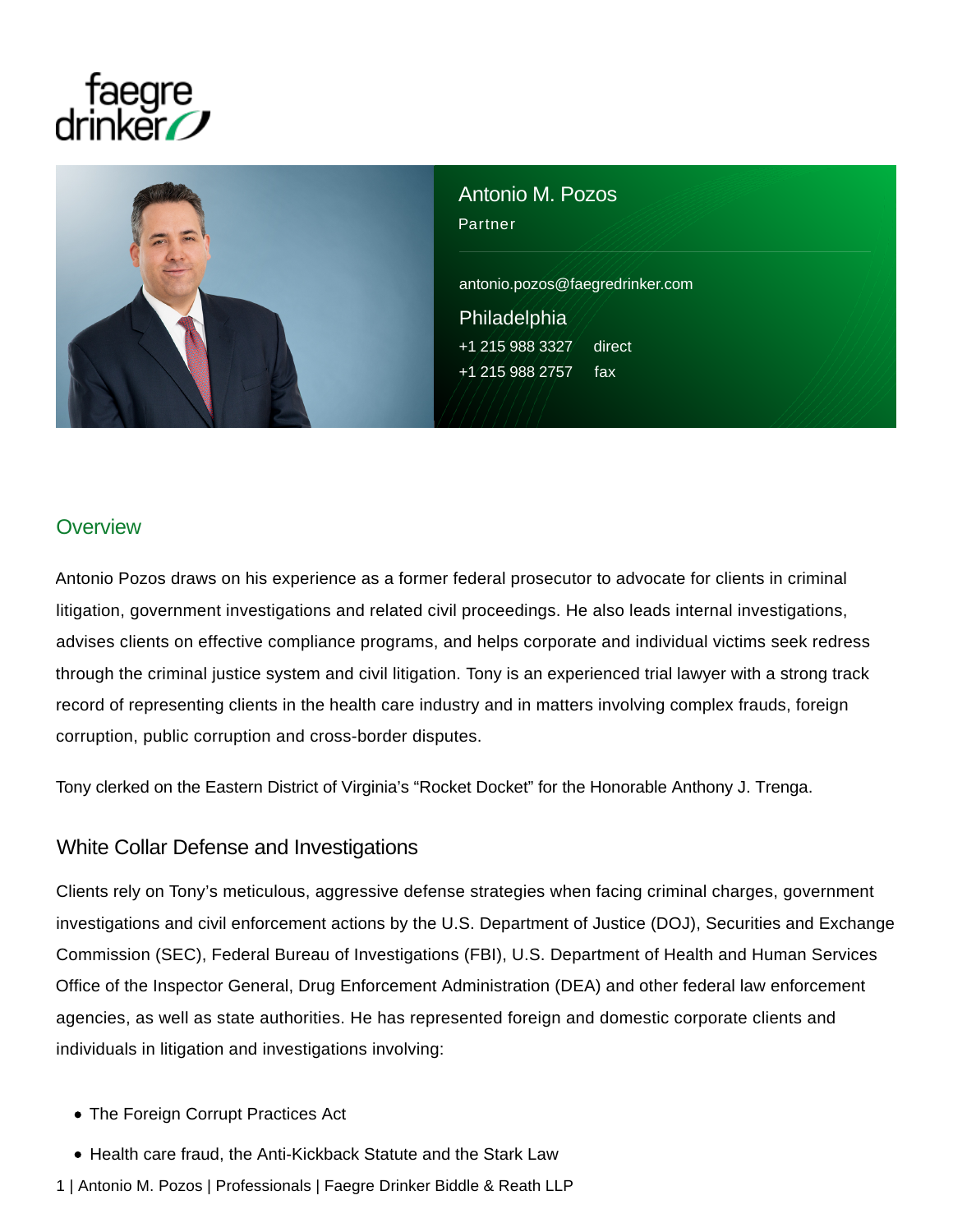- The False Claims Act
- Drug diversion
- Honest services fraud, commercial bribery and money laundering
- Insider trading, securities fraud, high-yield investment program fraud, and accounting issues
- Insurance fraud
- Procurement fraud
- Criminal tax and foreign bank account reporting (FBAR) issues
- Data security, privacy and identity theft

He also oversees domestic and international internal investigations, helps clients enhance and develop their corporate compliance programs, and assists corporate and individual clients who are the victims of crimes and fraudulent schemes with navigating the criminal and civil justice systems.

## Prosecutorial Experience

Before joining the firm, Tony was a federal prosecutor with the Criminal Fraud Section of the DOJ, where he worked with the Corporate Strike Force and the Medicare Fraud Strike Force. He prosecuted hospital operators, home health care agency owners, doctors, and other health care industry executives and medical professionals throughout the United States. Significantly, he prosecuted a groundbreaking case against a publicly traded hospital operator, which resulted in a civil and criminal monetary resolution of more than \$500 million and the entry of guilty pleas by two hospital subsidiaries. He also prosecuted public corruption matters and annually trained prosecutors from around the country on health care fraud.

As a federal prosecutor, Tony:

- Prosecuted a publicly traded hospital operator for violation of the Anti-Kickback Statute and defrauding the United States, resulting in a \$513 million monetary resolution, guilty pleas by two hospital subsidiaries, and a three-year nonprosecution agreement (including a criminal monitor) binding the company and its operating subsidiaries.
- Charged a former hospital CEO for offenses including mail fraud, wire fraud, health care fraud and major fraud against the United States.
- Prosecuted a \$56 million home health care fraud scheme, resulting in conviction of 13 defendants, including home health care agency owners, administrators, doctors, patient recruiters and a registered
- 2 | Antonio M. Pozos | Professionals | Faegre Drinker Biddle & Reath LLP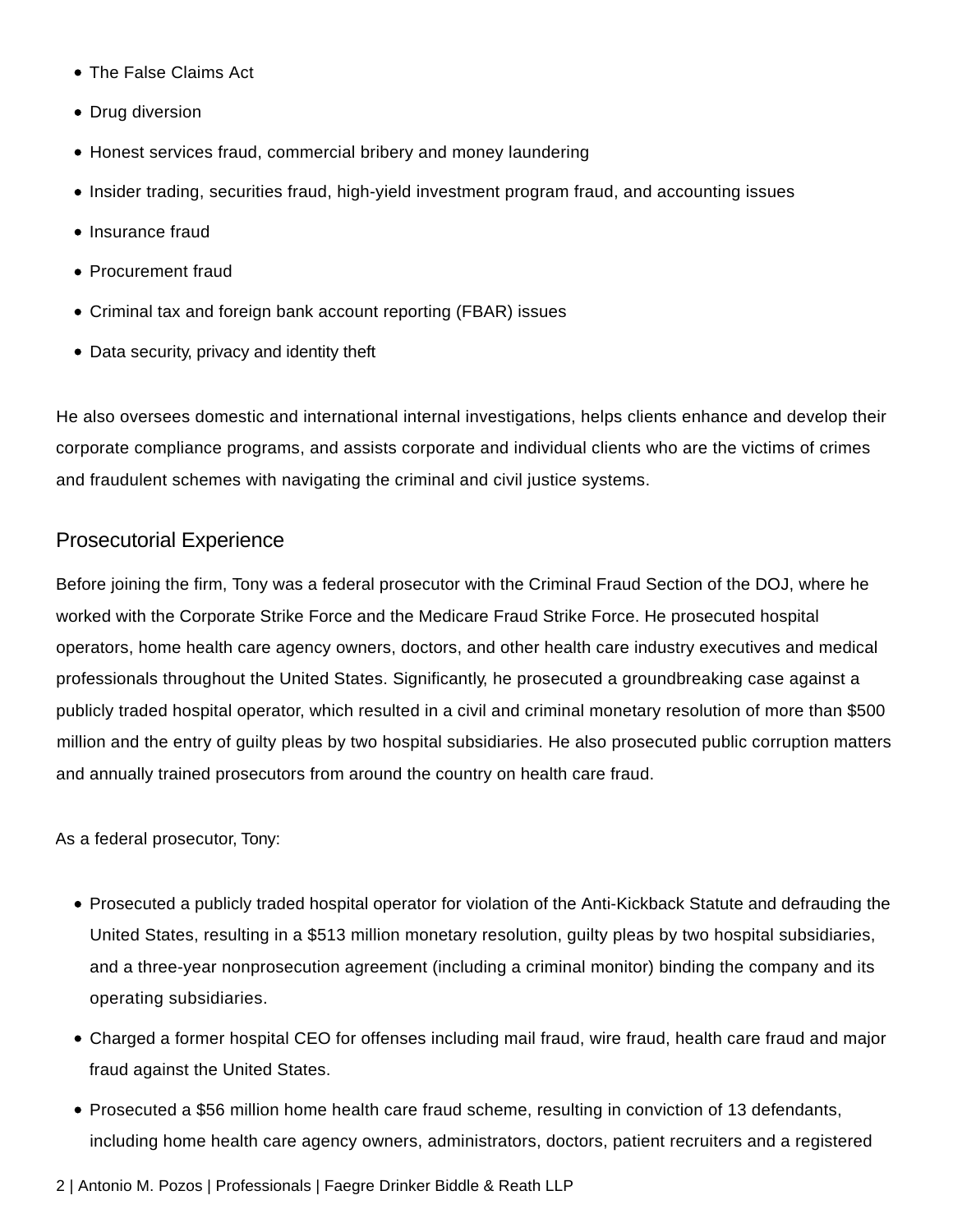nurse. Nine defendants pleaded guilty. Four defendants — two doctors, an administrator and registered nurse — were convicted at trial.

- Prosecuted a \$34 million home health care fraud scheme, resulting in conviction of a doctor and a home health care agency owner at trial.
- Supervised investigations of acute care and psychiatric hospitals and their executives, home health care agency owners, group home operators, doctors, and patient recruiters.
- Prosecuted former DEA agents for offenses involving narcotics distribution, robbery, firearms, obstruction of justice, perjury, falsifying records and conversion.

# Faculty Positions

University of Pennsylvania Carey Law School, Lecturer in Law: Federal Prosecution and Practice (Spring 2020)

# Services & Industries

Litigation Health Care Fraud and Abuse, False Claims Act Counseling and Litigation White Collar Defense and Investigations Health and Life Sciences

# **Credentials**

### **Bar Admissions**

California District of Columbia Pennsylvania

#### **Education**

University of Michigan Law School J.D. cum laude (2007)